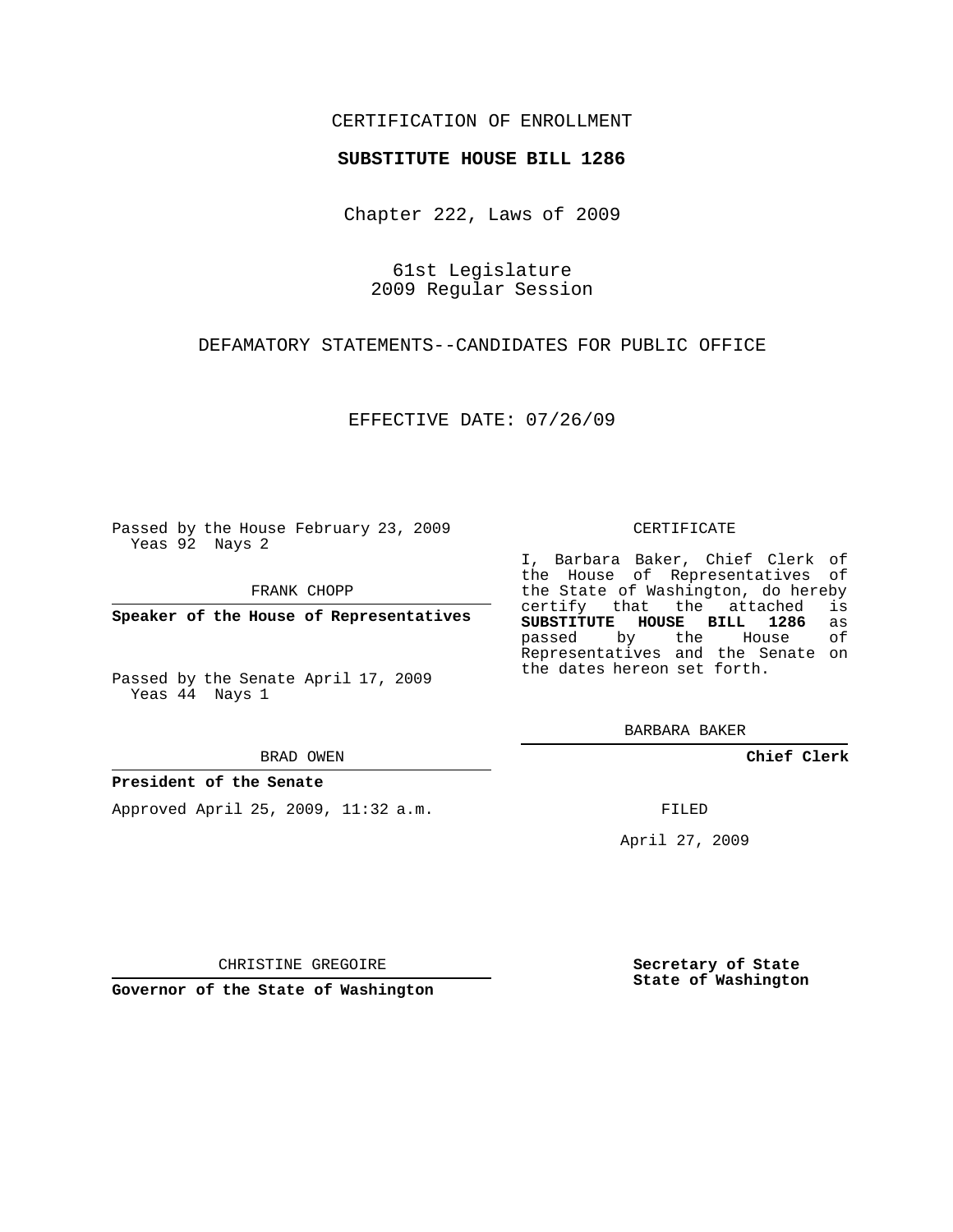## **SUBSTITUTE HOUSE BILL 1286** \_\_\_\_\_\_\_\_\_\_\_\_\_\_\_\_\_\_\_\_\_\_\_\_\_\_\_\_\_\_\_\_\_\_\_\_\_\_\_\_\_\_\_\_\_

\_\_\_\_\_\_\_\_\_\_\_\_\_\_\_\_\_\_\_\_\_\_\_\_\_\_\_\_\_\_\_\_\_\_\_\_\_\_\_\_\_\_\_\_\_

Passed Legislature - 2009 Regular Session

# **State of Washington 61st Legislature 2009 Regular Session**

**By** House State Government & Tribal Affairs (originally sponsored by Representatives Miloscia, Appleton, Armstrong, Hunt, Newhouse, White, Smith, Rolfes, Roberts, Nelson, Hinkle, and Ormsby; by request of Public Disclosure Commission)

READ FIRST TIME 01/30/09.

 AN ACT Relating to false and defamatory statements about candidates for public office; amending RCW 42.17.530 and 29A.32.090; and creating a new section.

BE IT ENACTED BY THE LEGISLATURE OF THE STATE OF WASHINGTON:

 NEW SECTION. **Sec. 1.** (1) The concurring opinion of the Washington state supreme court in *Rickert v. State, Public Disclosure Commission*, 161 Wn.2d 843, 168 P. 3d 826 (2007) found the statute that prohibits persons from sponsoring, with actual malice, political advertising and electioneering communications about a candidate containing false statements of material fact to be invalid under the First Amendment to the United States Constitution because it posed no requirement that the prohibited statements be defamatory.

 (2) It is the intent of the legislature to amend chapter 42.17 RCW to find that a violation of state law occurs if a person sponsors false statements about candidates in political advertising and electioneering communications when the statements are made with actual malice and are defamatory.

 (3) The legislature finds that in such circumstances damages are presumed and do not need to be established when such statements are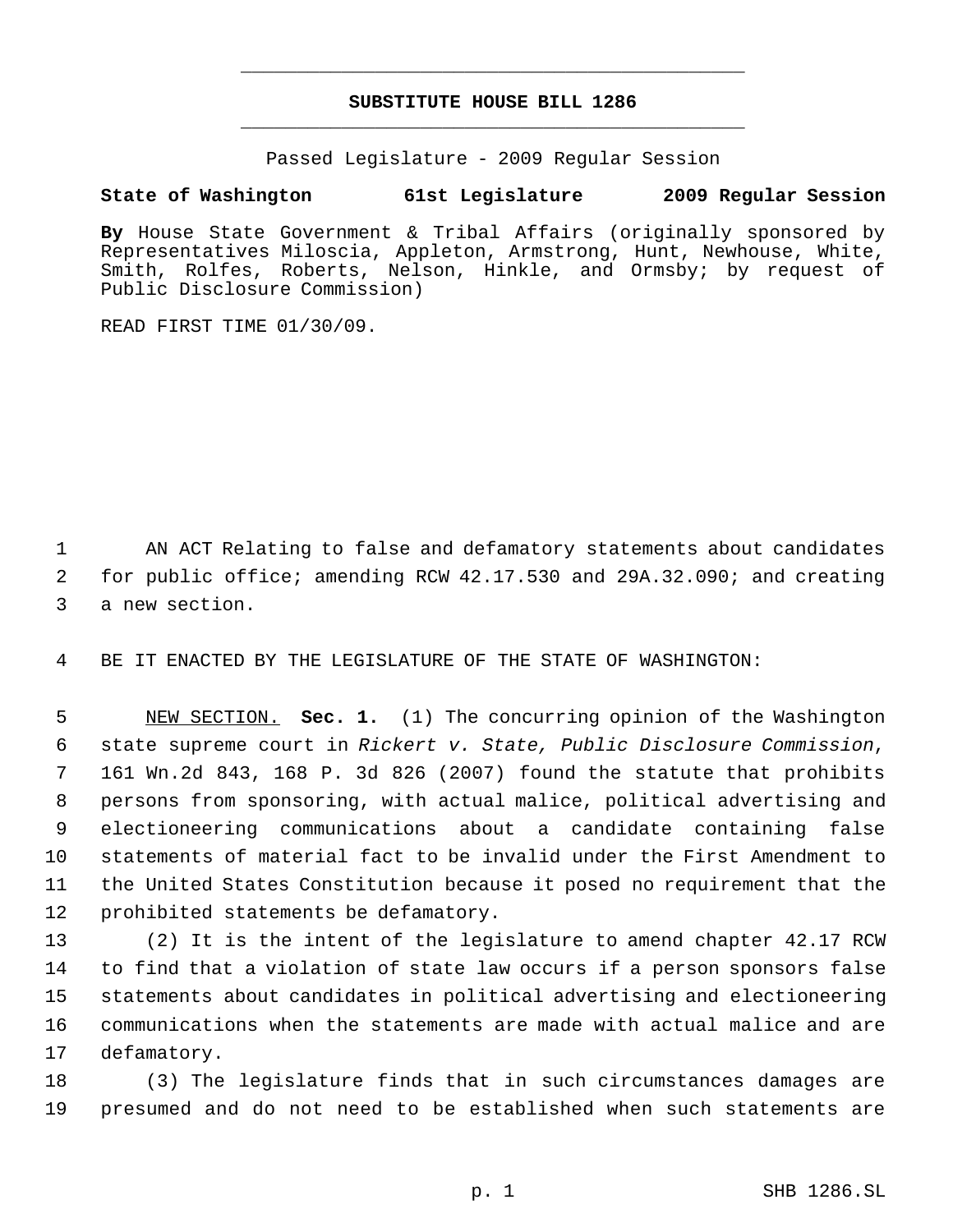made with actual malice in political advertising and electioneering communications and constitute libel or defamation per se. The legislature finds that incumbents, challengers, voters, and the political process will benefit from vigorous political debate that is not made with actual malice and is not defamatory.

 (4) The legislature finds that when such defamatory statements contain a false statement of material fact about a candidate for public office they expose the candidate to contempt, ridicule, or reproach and can deprive the candidate of the benefit of public confidence, or prejudice him or her in his or her profession, trade, or vocation. The legislature finds that when such statements falsely represent that a candidate is the incumbent for the office sought when in fact the candidate is not the incumbent they deprive the actual incumbent and the candidates of the benefit of public confidence and injure the actual incumbent in the ability to effectively serve as an elected official. The legislature further finds that defamatory statements made by an incumbent regarding the incumbent's challenger may deter individuals from seeking public office and harm the democratic process. Further, the legislature finds that when such statements make, either directly or indirectly, a false claim stating or implying the support or endorsement of any person or organization when in fact the candidate does not have such support or endorsement, they deprive the person or organization of the benefit of public confidence and/or will expose the person or organization to contempt, ridicule, or reproach, or injure the person or organization in their business or occupation.

 (5) The legislature finds that defamatory statements, made with actual malice, damage the integrity of elections by distorting the electoral process. Democracy is premised on an informed electorate. To the extent such defamatory statements misinform the voters, they interfere with the process upon which democracy is based. Such defamatory statements also lower the quality of campaign discourse and debate, and lead or add to voter alienation by fostering voter cynicism and distrust of the political process.

 **Sec. 2.** RCW 42.17.530 and 2005 c 445 s 10 are each amended to read as follows:

(1) It is a violation of this chapter for a person to sponsor with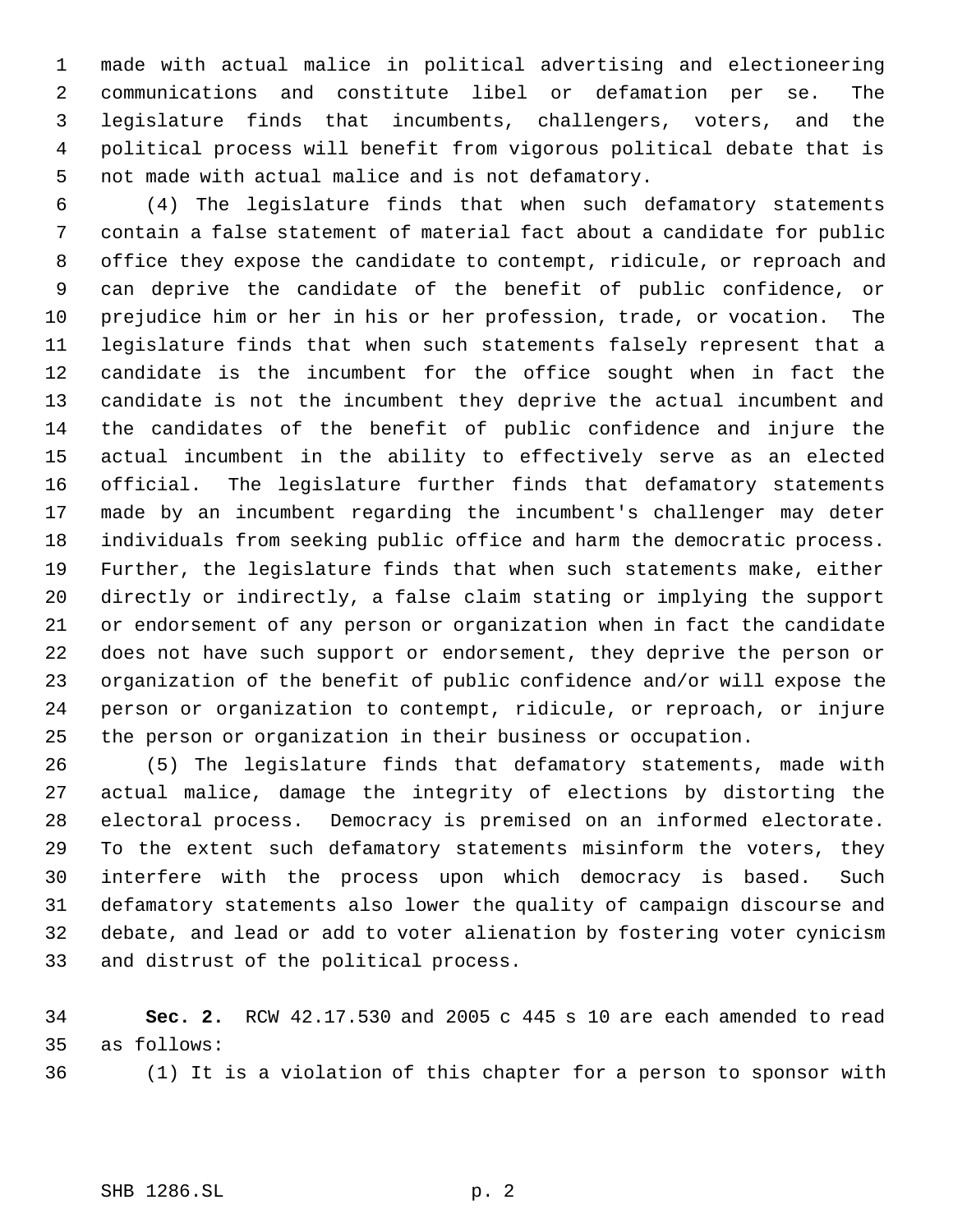actual malice a statement constituting libel or defamation per se under

the following circumstances:

 (a) Political advertising or an electioneering communication that contains a false statement of material fact about a candidate for 5 public office( $\left(-\right.$  However, this subsection  $(1)(a)$  does not apply to statements-made-by-a-candidate-or-the-candidate's-agent-about-the candidate himself or herself));

 (b) Political advertising or an electioneering communication that falsely represents that a candidate is the incumbent for the office sought when in fact the candidate is not the incumbent;

 (c) Political advertising or an electioneering communication that makes either directly or indirectly, a false claim stating or implying the support or endorsement of any person or organization when in fact the candidate does not have such support or endorsement.

 (2) For the purposes of this section, "libel or defamation per se" means statements that tend (a) to expose a living person to hatred, 17 contempt, ridicule, or obloquy, or to deprive him or her of the benefit 18 of public confidence or social intercourse, or to injure him or her in 19 his or her business or occupation, or (b) to injure any person, corporation, or association in his, her, or its business or occupation. (3) It is not a violation of this section for a candidate or his or her agent to make statements described in subsection (1)(a) or (b) of 23 this section about the candidate himself or herself because a person 24 cannot defame himself or herself. It is not a violation of this section for a person or organization referenced in subsection (1)(c) of 26 this section to make a statement about that person or organization because such persons and organizations cannot defame themselves.

28  $(4)$  Any violation of this section shall be proven by clear and convincing evidence. If a violation is proven, damages are presumed and do not need to be proven.

 **Sec. 3.** RCW 29A.32.090 and 2003 c 111 s 809 are each amended to read as follows:

 (1) If in the opinion of the secretary of state any argument or statement offered for inclusion in the voters' pamphlet in support of or opposition to a measure or candidate contains obscene matter or matter that is otherwise prohibited by law from distribution through the mail, the secretary may petition the superior court of Thurston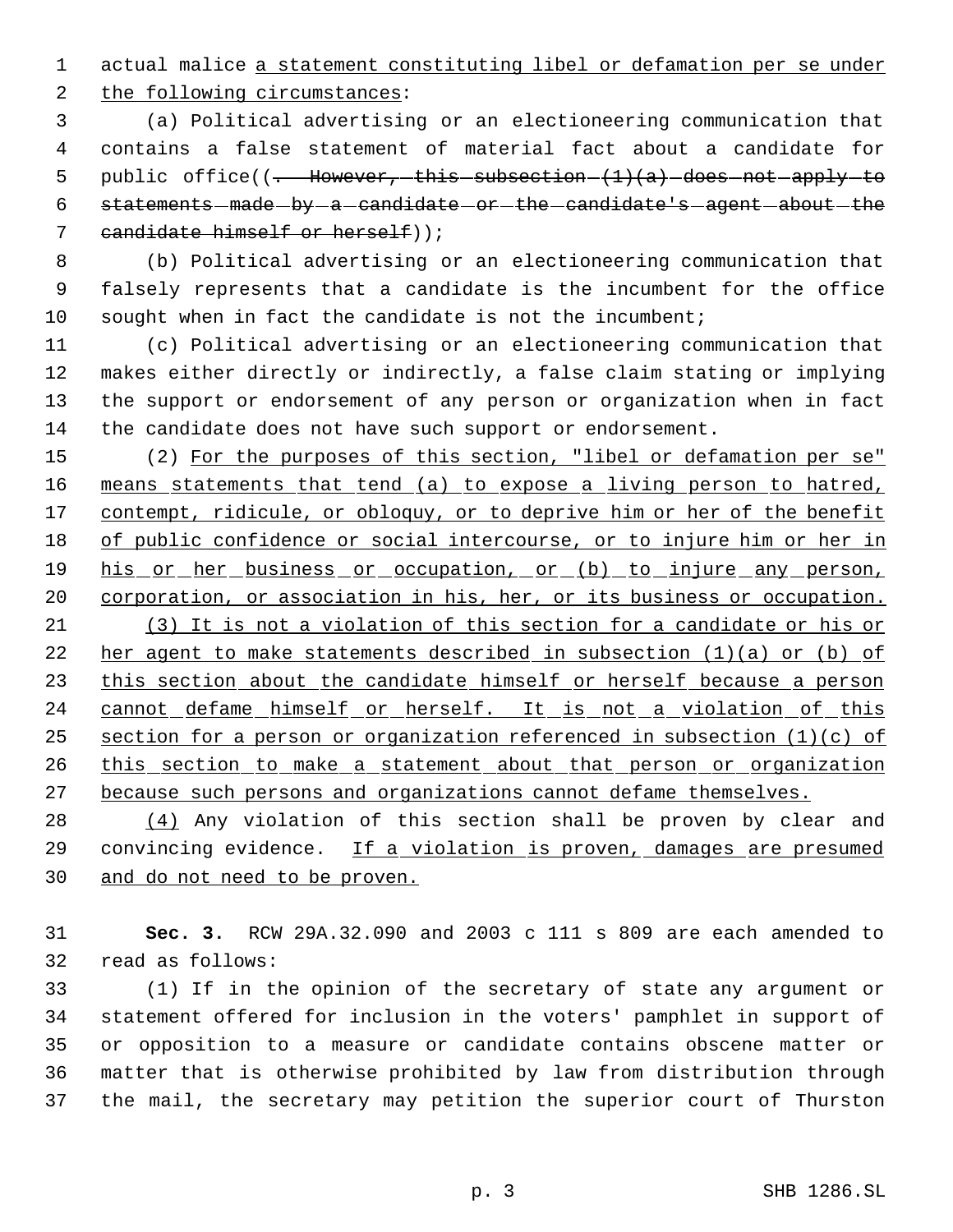County for a judicial determination that the argument or statement may be rejected for publication or edited to delete the matter. The court shall not enter such an order unless it concludes that the matter is obscene or otherwise prohibited for distribution through the mail.

 (2) A candidate's statement submitted for inclusion in the voters' pamphlet shall not contain false or misleading statements about the 7 candidate's opponent. A false or misleading statement shall be 8 considered "libel or defamation per se" if the statement tends to 9 expose the candidate to hatred, contempt, ridicule, or obloquy, or to 10 deprive him or her of the benefit of public confidence or social 11 intercourse, or to injure him or her in his or her business or 12 occupation. If a candidate believes his or her opponent has libeled or 13 defamed him or her, the candidate may commence an action under subsection (3) of this section.

 (3)(a) A person who believes that he or she may be defamed by an argument or statement offered for inclusion in the voters' pamphlet in support of or opposition to a measure or candidate may petition the superior court of Thurston County for a judicial determination that the argument or statement may be rejected for publication or edited to delete the defamatory statement.

 (b) The court shall not enter such an order unless it concludes that the statement is untrue and that the petitioner has a very substantial likelihood of prevailing in a defamation action.

24 (c) An action under this subsection  $((+2)^2)$  (3) must be filed and served no later than the tenth day after the deadline for the submission of the argument or statement to the secretary of state.

 (d) If the secretary of state notifies a person named or identified in an argument or statement of the contents of the argument or statement within three days after the deadline for submission to the secretary, then neither the state nor the secretary is liable for damages resulting from publication of the argument or statement unless the secretary publishes the argument or statement in violation of an order entered under this section. Nothing in this section creates a duty on the part of the secretary of state to identify, locate, or notify the person.

36  $((\langle 3 \rangle)(4)$  Parties to a dispute under this section may agree to resolve the dispute by rephrasing the argument or statement, even if the deadline for submission to the secretary has elapsed, unless the